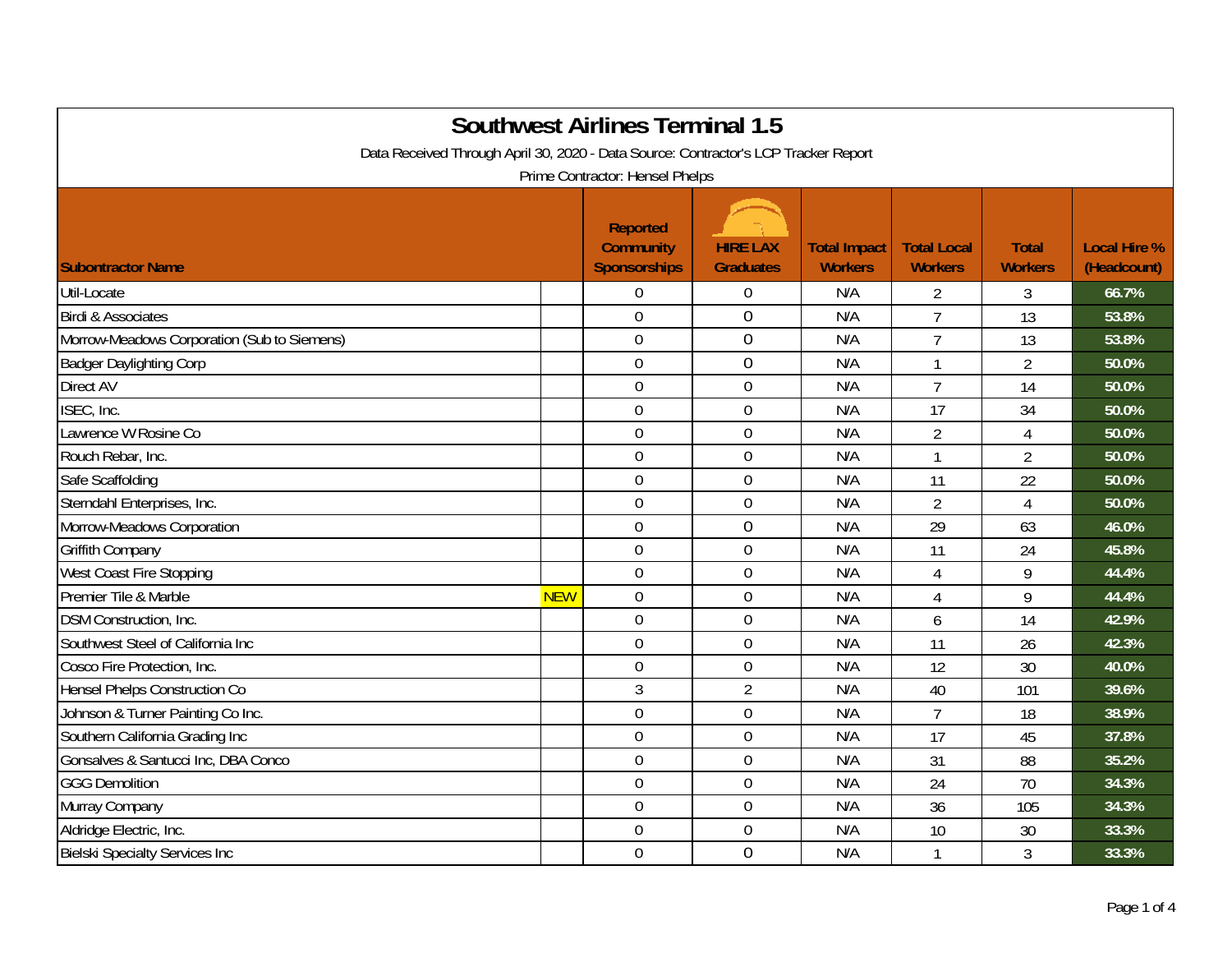| <b>Southwest Airlines Terminal 1.5</b><br>Data Received Through April 30, 2020 - Data Source: Contractor's LCP Tracker Report<br>Prime Contractor: Hensel Phelps |            |                                                     |                                     |                                       |                                      |                                |                                    |  |
|------------------------------------------------------------------------------------------------------------------------------------------------------------------|------------|-----------------------------------------------------|-------------------------------------|---------------------------------------|--------------------------------------|--------------------------------|------------------------------------|--|
| <b>Subontractor Name</b>                                                                                                                                         |            | <b>Reported</b><br><b>Community</b><br>Sponsorships | <b>HIRE LAX</b><br><b>Graduates</b> | <b>Total Impact</b><br><b>Workers</b> | <b>Total Local</b><br><b>Workers</b> | <b>Total</b><br><b>Workers</b> | <b>Local Hire %</b><br>(Headcount) |  |
| Bill Carr Surveys, Inc.                                                                                                                                          |            | $\mathbf 0$                                         | $\overline{0}$                      | N/A                                   | 1                                    | 3                              | 33.3%                              |  |
| <b>Concrete Coring Company</b>                                                                                                                                   |            | $\overline{0}$                                      | $\boldsymbol{0}$                    | N/A                                   | 1                                    | $\mathfrak{Z}$                 | 33.3%                              |  |
| G&G Door Products, Inc.                                                                                                                                          |            | $\mathbf 0$                                         | $\boldsymbol{0}$                    | N/A                                   | $\mathbf{1}$                         | $\mathfrak{Z}$                 | 33.3%                              |  |
| Masonry Concepts, Inc                                                                                                                                            |            | $\overline{0}$                                      | $\overline{0}$                      | N/A                                   | 5                                    | 15                             | 33.3%                              |  |
| Tahlequah Rebar Inc.                                                                                                                                             |            | $\mathbf 0$                                         | $\mathbf 0$                         | N/A                                   | $\overline{7}$                       | 21                             | 33.3%                              |  |
| Woodbridge Glass Incorporated                                                                                                                                    |            |                                                     | $\mathbf{1}$                        | N/A                                   | $\overline{7}$                       | 21                             | 33.3%                              |  |
| <b>Performance Contracting</b>                                                                                                                                   |            | $\mathbf 0$                                         | $\boldsymbol{0}$                    | N/A                                   | 26                                   | 79                             | 32.9%                              |  |
| Gerdau Reinforcing Steel                                                                                                                                         |            | $\overline{0}$                                      | $\overline{0}$                      | N/A                                   | 15                                   | 46                             | 32.6%                              |  |
| Infinity Drywall Contracting, Inc.                                                                                                                               |            | $\mathbf 0$                                         | $\overline{0}$                      | N/A                                   | 58                                   | 179                            | 32.4%                              |  |
| Pan-Pacific Mechanical                                                                                                                                           |            | $\mathbf 0$                                         | $\boldsymbol{0}$                    | N/A                                   | 45                                   | 139                            | 32.4%                              |  |
| R.J. & J. Construction, Inc.                                                                                                                                     |            | $\mathbf 0$                                         | $\boldsymbol{0}$                    | N/A                                   | 6                                    | 19                             | 31.6%                              |  |
| Mike Zarp, Inc.                                                                                                                                                  |            | $\mathbf 0$                                         | $\boldsymbol{0}$                    | N/A                                   | 5                                    | 16                             | 31.3%                              |  |
| <b>SME Steel</b>                                                                                                                                                 |            | $\overline{0}$                                      | $\mathbf 0$                         | N/A                                   | 24                                   | 78                             | 30.8%                              |  |
| Jordim Int'l Inc                                                                                                                                                 |            | $\overline{0}$                                      | $\mathbf 0$                         | N/A                                   | 11                                   | 36                             | 30.6%                              |  |
| <b>Shoring Engineers</b>                                                                                                                                         |            | $\mathbf 0$                                         | $\boldsymbol{0}$                    | N/A                                   | 27                                   | 89                             | 30.3%                              |  |
| Anning Johnson Company                                                                                                                                           |            | $\mathbf 0$                                         | $\mathbf 0$                         | N/A                                   | 5                                    | 17                             | 29.4%                              |  |
| Otis Elevator Company                                                                                                                                            | <b>NEW</b> | $\mathbf 0$                                         | $\mathbf 0$                         | N/A                                   | 8                                    | 28                             | 28.6%                              |  |
| Rebar Engineering Inc.                                                                                                                                           |            | $\overline{0}$                                      | $\mathbf 0$                         | N/A                                   | $\overline{4}$                       | 14                             | 28.6%                              |  |
| <b>BrandSafway Services</b>                                                                                                                                      |            | $\overline{0}$                                      | $\mathbf 0$                         | N/A                                   | $\overline{7}$                       | 26                             | 26.9%                              |  |
| Rosendin Electric                                                                                                                                                |            | $\mathbf 0$                                         | $\boldsymbol{0}$                    | N/A                                   | 33                                   | 125                            | 26.4%                              |  |
| Saddleback Waterproofing                                                                                                                                         |            | $\overline{0}$                                      | $\overline{0}$                      | N/A                                   | 5                                    | 19                             | 26.3%                              |  |
| A-C Electric Company                                                                                                                                             |            | $\mathbf 0$                                         | $\mathbf 0$                         | N/A                                   | $\overline{2}$                       | 8                              | 25.0%                              |  |
| <b>Comet Electric</b>                                                                                                                                            |            | $\overline{0}$                                      | $\boldsymbol{0}$                    | N/A                                   | $\overline{2}$                       | 8                              | 25.0%                              |  |
| <b>Elljay Acoustics</b>                                                                                                                                          |            | $\overline{0}$                                      | $\mathbf 0$                         | N/A                                   | $\mathbf{1}$                         | $\overline{4}$                 | 25.0%                              |  |
| Zolnay Insulation, Inc.                                                                                                                                          |            | $\boldsymbol{0}$                                    | $\boldsymbol{0}$                    | N/A                                   | 6                                    | 24                             | 25.0%                              |  |
| Performance Contracting                                                                                                                                          |            | $\overline{0}$                                      | $\mathbf 0$                         | N/A                                   | 19                                   | 77                             | 24.7%                              |  |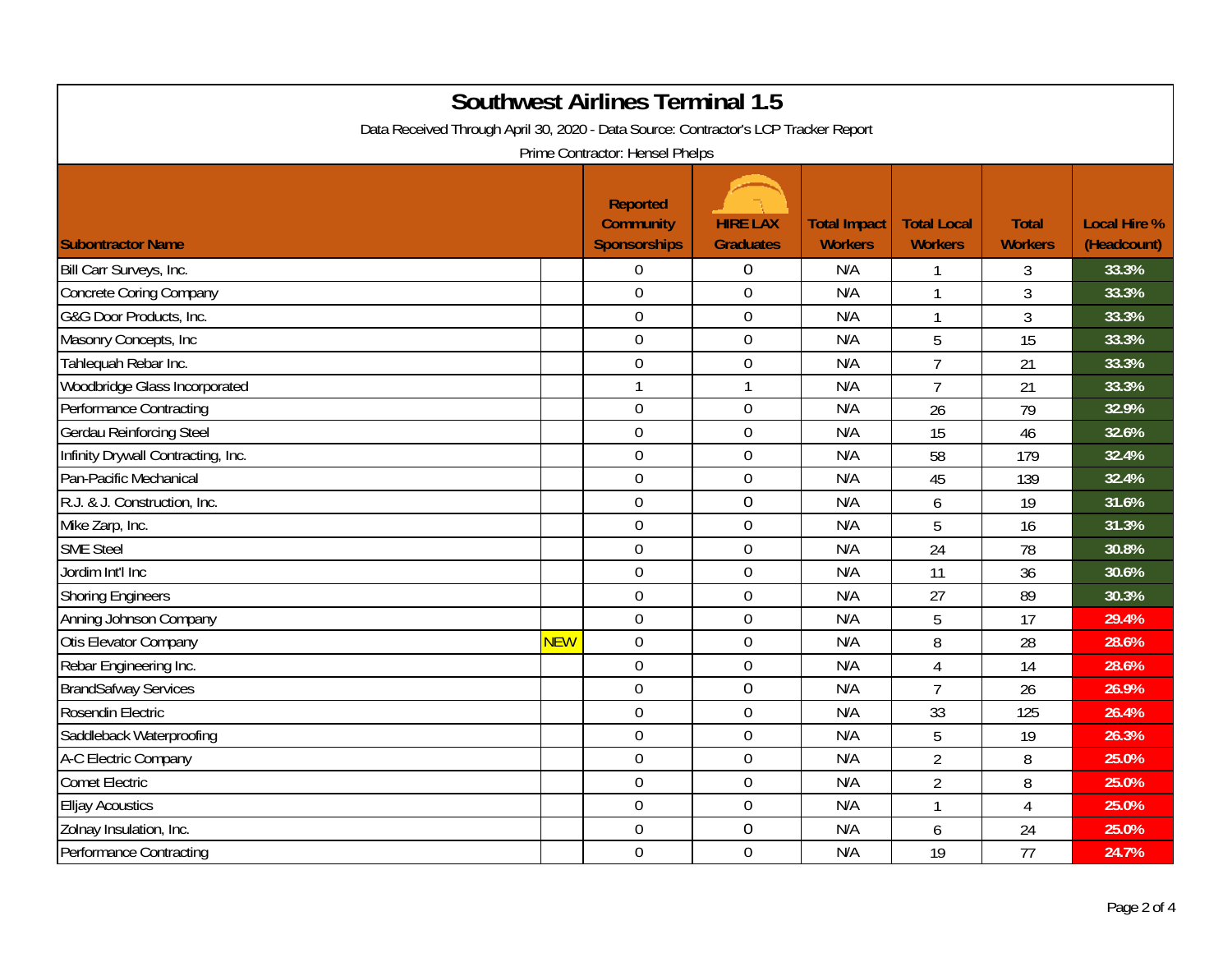| <b>Southwest Airlines Terminal 1.5</b><br>Data Received Through April 30, 2020 - Data Source: Contractor's LCP Tracker Report<br>Prime Contractor: Hensel Phelps |                                                            |                                     |                                       |                                      |                                |                                    |  |  |
|------------------------------------------------------------------------------------------------------------------------------------------------------------------|------------------------------------------------------------|-------------------------------------|---------------------------------------|--------------------------------------|--------------------------------|------------------------------------|--|--|
| <b>Subontractor Name</b>                                                                                                                                         | <b>Reported</b><br><b>Community</b><br><b>Sponsorships</b> | <b>HIRE LAX</b><br><b>Graduates</b> | <b>Total Impact</b><br><b>Workers</b> | <b>Total Local</b><br><b>Workers</b> | <b>Total</b><br><b>Workers</b> | <b>Local Hire %</b><br>(Headcount) |  |  |
| Commecial Scaffolding of CA                                                                                                                                      | $\Omega$                                                   | $\Omega$                            | N/A                                   | 8                                    | 33                             | 24.2%                              |  |  |
| Corradini Corp                                                                                                                                                   | $\mathbf 0$                                                | $\mathbf 0$                         | N/A                                   | 6                                    | 25                             | 24.0%                              |  |  |
| Nevell Group, Inc.                                                                                                                                               | $\overline{0}$                                             | $\boldsymbol{0}$                    | N/A                                   | 11                                   | 47                             | 23.4%                              |  |  |
| <b>Building Electronic Controls</b>                                                                                                                              | $\mathbf 0$                                                | $\boldsymbol{0}$                    | N/A                                   | $\overline{2}$                       | 9                              | 22.2%                              |  |  |
| Courtney Inc                                                                                                                                                     | $\overline{0}$                                             | $\mathbf 0$                         | N/A                                   | 4                                    | 19                             | 21.1%                              |  |  |
| NorCal Pipeline Services, Inc.                                                                                                                                   | $\overline{0}$                                             | $\boldsymbol{0}$                    | N/A                                   | 5                                    | 24                             | 20.8%                              |  |  |
| Versatile Systems Inc.                                                                                                                                           | $\overline{0}$                                             | $\mathbf 0$                         | N/A                                   | $\mathbf{1}$                         | 5                              | 20.0%                              |  |  |
| <b>Coast Building Products</b>                                                                                                                                   | $\overline{0}$                                             | $\overline{0}$                      | N/A                                   | 3                                    | 18                             | 16.7%                              |  |  |
| Centerline Concrete Cutting                                                                                                                                      | $\mathbf 0$                                                | $\boldsymbol{0}$                    | N/A                                   | 1                                    | $\overline{7}$                 | 14.3%                              |  |  |
| Schindler Elevator Corporation                                                                                                                                   | $\overline{0}$                                             | $\mathbf 0$                         | N/A                                   | $\mathbf{1}$                         | 8                              | 12.5%                              |  |  |
| Underground Construction Co Inc                                                                                                                                  | $\overline{0}$                                             | $\mathbf 0$                         | N/A                                   | $\overline{2}$                       | 19                             | 10.5%                              |  |  |
| Mr. Crane, Inc.                                                                                                                                                  | $\mathbf 0$                                                | $\mathbf 0$                         | N/A                                   | $\overline{2}$                       | 44                             | 4.5%                               |  |  |
| Centerline Concrete Cutting (Cosco)                                                                                                                              | $\mathbf 0$                                                | $\mathbf 0$                         | N/A                                   | $\overline{0}$                       | $\mathbf{1}$                   | 0.0%                               |  |  |
| Concrete Coring Company (sub to Griffith)                                                                                                                        | $\overline{0}$                                             | $\mathbf 0$                         | N/A                                   | $\overline{0}$                       | $\overline{2}$                 | 0.0%                               |  |  |
| Connor Concrete Cutting and Coring                                                                                                                               | $\overline{0}$                                             | $\mathbf 0$                         | N/A                                   | $\overline{0}$                       | 8                              | 0.0%                               |  |  |
| Davidson Concrete Cutting, Inc.                                                                                                                                  | $\mathbf 0$                                                | $\mathbf 0$                         | N/A                                   | $\mathbf 0$                          | $\mathbf{1}$                   | 0.0%                               |  |  |
| Konstructors, Inc.                                                                                                                                               | $\overline{0}$                                             | $\overline{0}$                      | N/A                                   | $\overline{0}$                       | $\overline{4}$                 | 0.0%                               |  |  |
| Mike Prlich and Sons                                                                                                                                             | $\mathbf 0$                                                | $\mathbf 0$                         | N/A                                   | $\overline{0}$                       | 5                              | 0.0%                               |  |  |
| RMA Group                                                                                                                                                        | $\mathbf 0$                                                | $\mathbf 0$                         | N/A                                   | $\overline{0}$                       | 3                              | 0.0%                               |  |  |
| Savala Equipment Company, Inc. dba Savala Equipment Rentals                                                                                                      | $\mathbf 0$                                                | $\boldsymbol{0}$                    | N/A                                   | $\mathbf 0$                          | $\overline{4}$                 | 0.0%                               |  |  |
| Standard Drywall Inc                                                                                                                                             | $\overline{0}$                                             | $\mathbf 0$                         | N/A                                   | $\overline{0}$                       | $\mathbf 1$                    | 0.0%                               |  |  |
| WMB & Associates, Inc.                                                                                                                                           | $\mathbf 0$                                                | $\boldsymbol{0}$                    | N/A                                   | $\overline{0}$                       | $\overline{2}$                 | 0.0%                               |  |  |
| Won-Door Corporation                                                                                                                                             | $\overline{0}$                                             | $\mathbf 0$                         | N/A                                   | 0                                    | $\mathbf{1}$                   | 0.0%                               |  |  |
|                                                                                                                                                                  | 4                                                          | $\mathbf{3}$                        |                                       | 677                                  | 2133                           | 31.7%                              |  |  |